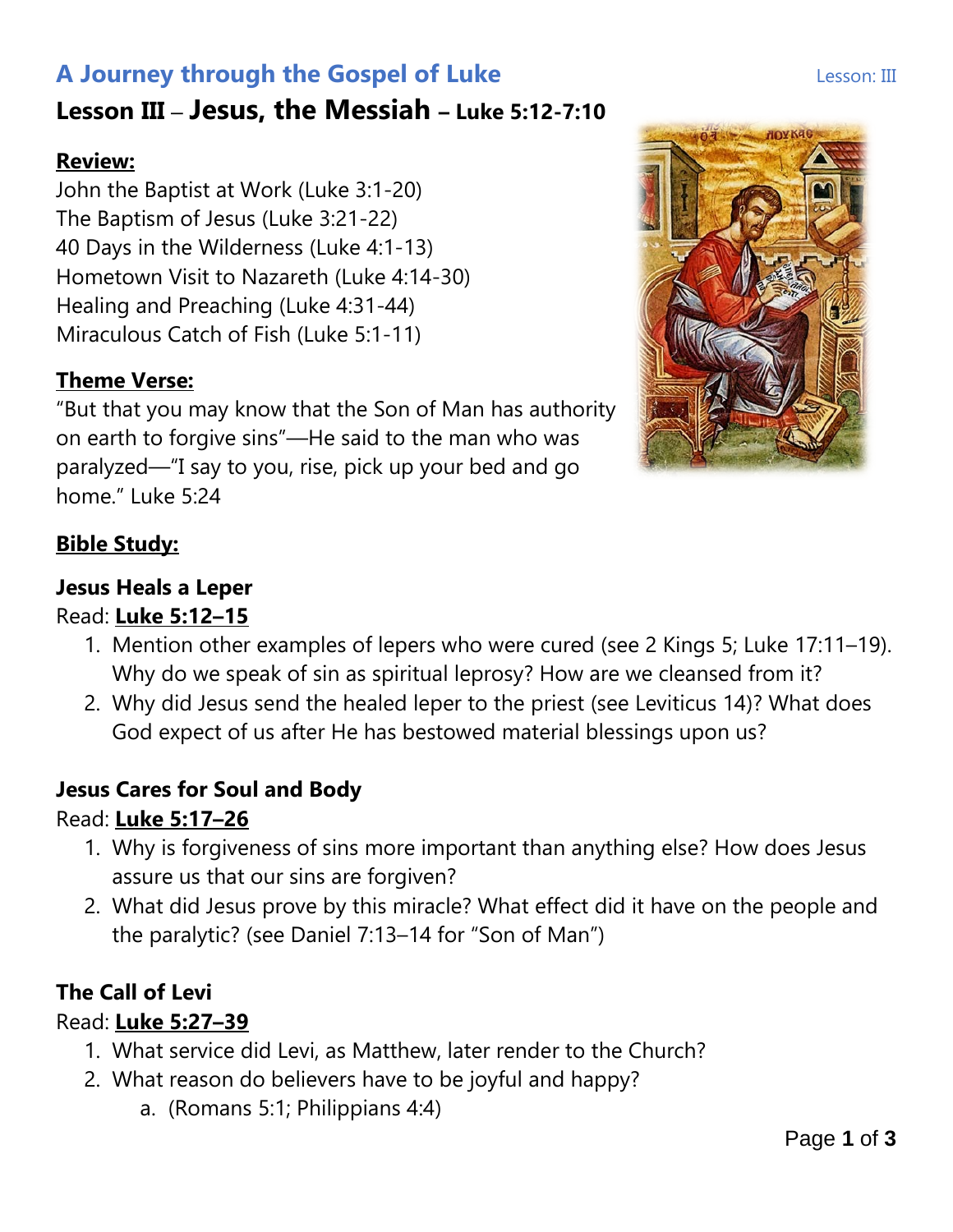# **A Journey through the Gospel of Luke Lesson: III** Lesson: III

### **Jesus, Lord of the Sabbath**

#### Read: **Luke 6:1–11**

- 1. Why did David not commit a sin when he ate the showbread?
	- a. (Leviticus 24:5–9; 18:5; 1 Samuel 21:6)
- 2. How do we sin by neglecting to do a necessary good deed? (see Luke 16:20–25)
- 3. What miracle did Jesus perform on a Sabbath?
- 4. What effect did this have on the Pharisees (v. 11)?
- 5. What lesson do we learn from Jesus in this incident? (Luke10: 28; 36-37; Matthew 12:5; Colossians 2:16-17 )

## **The Calling of the Apostles**

## Read: **Luke 6:12–16**

- 1. Compare the list in Luke 6:14–16 with Acts 1:13. Who does not appear in the later list? Why?
- 2. What man was chosen later as the twelfth apostle (Acts 1:26)?
- 3. What great apostle, called later, was not one of the Twelve (Acts 9:1–15)?
- 4. The apostles were the first ministers in the Church. How does Christ choose His ministers today?

| <b>Apostle:</b>    | <b>Other names:</b>  | <b>Reference(s):</b>    |
|--------------------|----------------------|-------------------------|
| Peter              | Simon                | John 1:36-42            |
| Andrew             |                      | John 1:36-42            |
| John               | Son of Zebedee       | Luke 9:54; Acts 12:2    |
| James              | Son of Zebedee       | Luke 9:54; Acts 12:2    |
| Philip             |                      | John 1:43-45            |
| <b>Bartholomew</b> | Nathaniel            | John 1:47               |
| Matthew            | Levi                 | Luke 5:27; Matthew 9:9  |
| Thomas             | Didymus, "Twin"      | John 11:16; 20:28       |
| James              | Son of Alphaeus;     | Luke 6:15; Acts 1:13    |
|                    | James the Just; Less |                         |
| Simon              | Zealot               | Luke 6:15               |
| Judas              | Thaddaeus            | Matthew 10:3            |
| Judas Iscariot     | Traitor              | John 13:2, 18           |
| <b>Matthias</b>    |                      | Acts 1:26               |
| Paul               | Saul                 | Acts 9:1-15; Gal 2:1-10 |